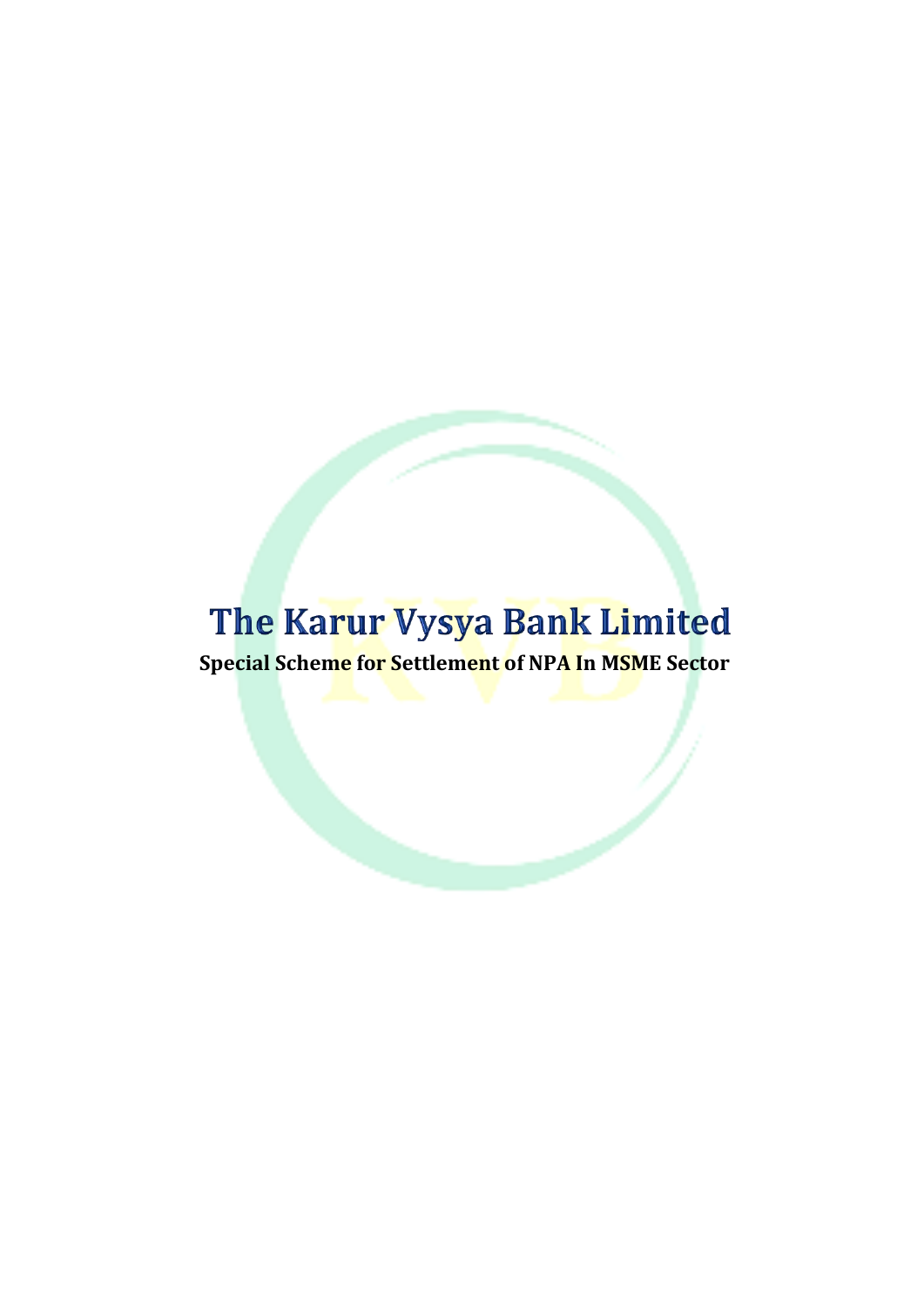## *1. Introduction*

This document, in compliance with RBI Circular 'Master Direction - Lending to Micro, Small & Medium Enterprises (MSME) Sector' (Updated as on April 25, 2018)– Ref : RBI/FIDD/2017-2018/56 dated July 24 2017, is uploaded to give wide publicity to "the non- discretionary One Time Settlement scheme for MSMEs" implemented, by placing it on the bank's website and through other possible modes of dissemination.

## *2. General Information*

### *2.1 Coverage*

- 1. The Scheme will cover NPAs classified as Doubtful & Loss assets in MSME sector, with total dues (contractual) of Rs.100.00 lacs and below as on the date of settlement.
- 2. The Scheme will also cover NPAs classified as Sub-Standard under Micro and Small Enterprises (MSE) Sector with total dues (contractual) of Rs.100.00 lacs and below as on the date of settlement, categorised as "SICK"/NON-VIABLE for restructuring or rehabilitation.
- 3. The Scheme will cover all eligible accounts where action has been initiated under SARFAESI Act, cases pending before Courts/DRTs subject to obtaining consent decree in such cases and also decreed accounts.
- 4. The Scheme will not cover those accounts eligible and covered under CGTMSE. However, the Scheme will cover those accounts where CGTMSE is not available or where the claim under CGTMSE is rejected.
- 5. The Scheme will not, however, cover cases of wilful default, fraud and malfeasance.
- 6. Accounts already closed / settled are not eligible.
- 7. In respect of group concerns, other accounts of the party have to be settled simultaneously.

## *2.2 Settlement Formula:*

#### **2.2.1 Sub-Standard Assets**

| <b>Security / Networth</b>                                                                                  | <b>Minimum amount to be recovered</b>                                                         |                                                                                               |  |
|-------------------------------------------------------------------------------------------------------------|-----------------------------------------------------------------------------------------------|-----------------------------------------------------------------------------------------------|--|
|                                                                                                             | Total dues upto Rs.10.00 lacs                                                                 | Total dues above Rs.10.00<br>lacs upto 100.00 lacs                                            |  |
| Where realizable value of security<br>alone is sufficient to cover the total<br>dues                        | 85% of the realizable value of<br>securities or 85% of the Base<br>Amount, whichever is less. | 85% of the realizable value of<br>securities or 85% of the Base<br>Amount, whichever is less. |  |
| Where realizable value of security +<br>net worth put together is sufficient to<br>cover the total dues     | 75% of the Base Amount                                                                        | 75% of the Base Amount                                                                        |  |
| Where realizable value of security +<br>net worth put together is not<br>sufficient to cover the total dues | 60% of the Base Amount                                                                        | 70% of the Base Amount                                                                        |  |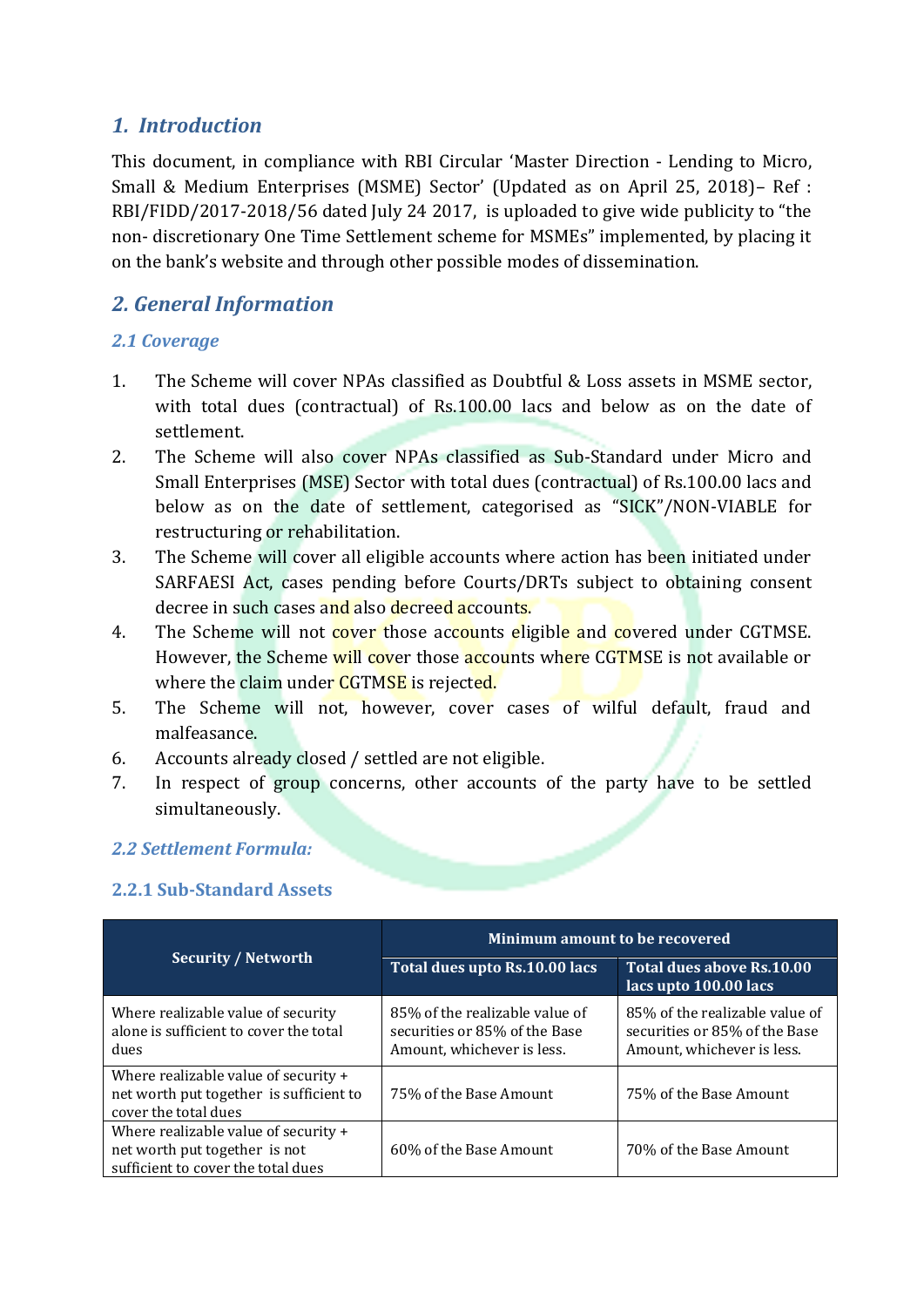#### **2.2.2 Doubtful Assets:**

|                                                                                                               | Minimum amount to be recovered                                                                   |                                                                                                  |  |
|---------------------------------------------------------------------------------------------------------------|--------------------------------------------------------------------------------------------------|--------------------------------------------------------------------------------------------------|--|
| <b>Security / Networth</b>                                                                                    | <b>Total dues</b><br>upto 10.00 lacs                                                             | Total dues above Rs.10.00<br>lacs<br>upto 100.00 lacs                                            |  |
| Where realizable value of security alone is<br>sufficient to cover the total dues                             | 75% of the realizable value<br>of securities or 75% of the<br>Base Amount, whichever is<br>less. | 75% of the realizable value<br>of securities or 75% of the<br>Base Amount, whichever is<br>less. |  |
| Where realizable value of security $+$ net<br>worth put together is sufficient to cover<br>the total dues     | 60% of the Base Amount                                                                           | 60% of the Base Amount                                                                           |  |
| Where realizable value of security $+$ net<br>worth put together is not sufficient to<br>cover the total dues | 45% of the Base Amount                                                                           | 55% of the Base Amount                                                                           |  |

#### **2.2.3 Loss Assets:**

| Minimum amount to be recovered                          |                                                                       |  |  |
|---------------------------------------------------------|-----------------------------------------------------------------------|--|--|
| Total dues (contractual/Decreed) upto Rs.10.00<br>lacs. | Total dues (contractual) above Rs.10.00 lacs<br>-upto Rs.100.00 lacs. |  |  |
| 40% of the Base amount                                  | 50% of the Base amount                                                |  |  |

#### **2.3 Calculation of Base amount:**

#### **2.3.1 For substandard Assets:**

Base Amount = Book Liability as on date of NPA Plus interest at Base Rate/MCLR+0.75% (Simple) from the date of NPA (on reducing balance) Minus Recoveries Plus Expenses incurred.

#### **2.3.2 For Doubtful Assets:**

Base Amount = Book Liability as on date of NPA Plus interest at Base Rate/MCLR (Simple) from the date of NPA (on reducing balance) Minus Recoveries Plus Expenses incurred.

#### **2.3.3 For Loss Assets:**

Base Amount = Book Liability as on date of NPA Plus interest at Base Rate/MCLR (Simple) from the date of NPA (on reducing balance) Minus Recoveries Plus Expenses incurred.

1. Total dues include book liability Plus unapplied interest at contractual rate OR decreed rate whichever is applicable.

2. In all the cases, the net worth shall be arrived at by taking into account only tangible movables and unencumbered immovable / attached (ABJ) properties of the borrower / guarantors.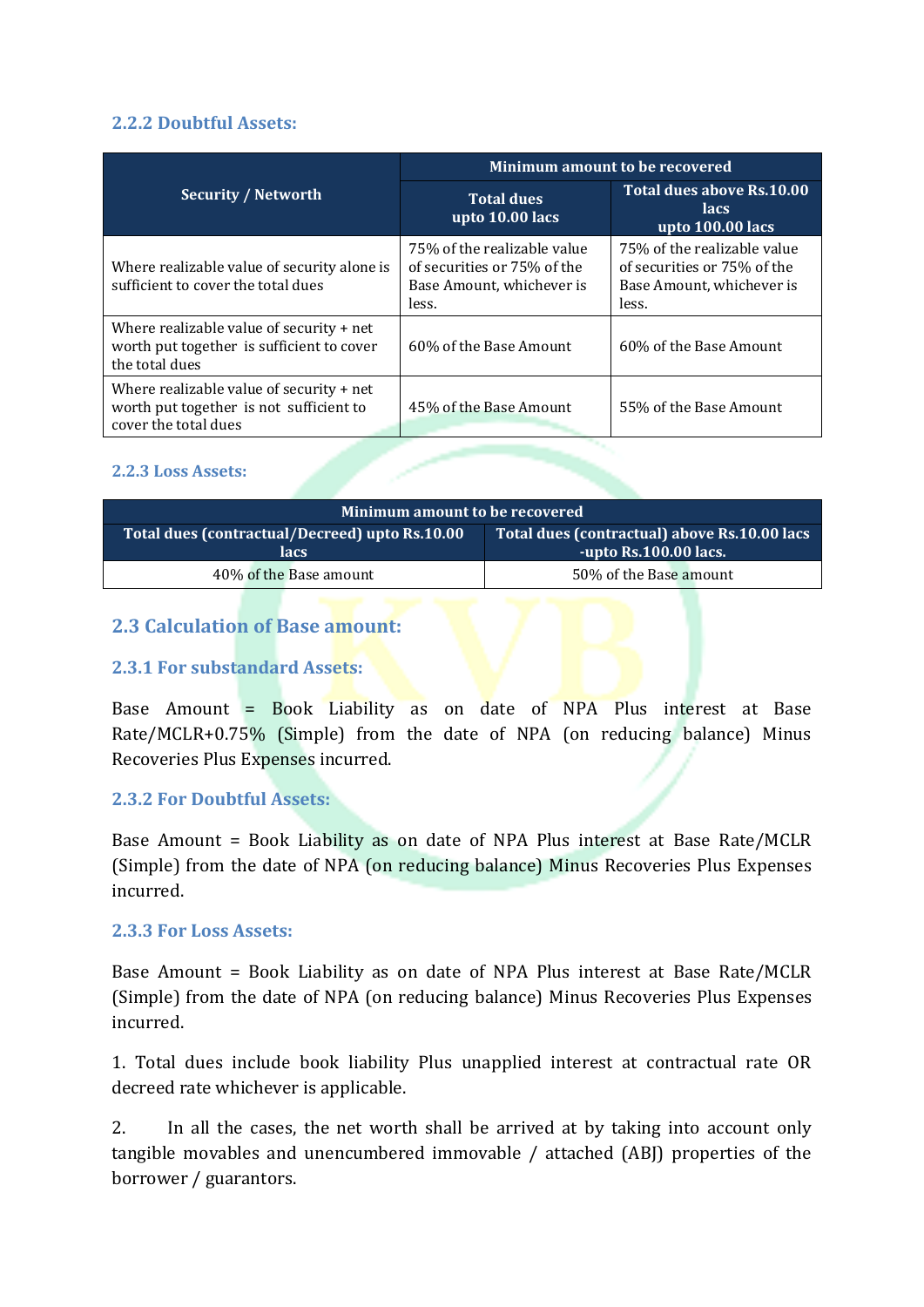## **2.4 Payment Conditions**

**a.** The amount of settlement arrived at as above, should be paid preferably in one lump sum, immediately on receipt of sanction.

**b.** In deserving cases where borrowers are unable to pay the entire amount in one lump sum, Bank may consider recovering 25% of the amount of settlement upfront at the time of sanction and the balance amount of 75% should be recovered within a period of 3 months from the date of sanction. However, if the parties request for further time, another 3 months' time can be permitted subject to recovering interest @ Base Rate (Simple) /MCLR from the date of sanction of OTS till the date of final payment.

## **2.5 Sanctioning Authority**

The decision on the one-time settlement and consequent sanction of waiver of unapplied interest and / or write off shall be taken by the competent authority as per the existing delegated powers.

#### **2.6 Valuation**

For total dues up to Rs.10.00 lacs, the Branch-in-charge can decide upon the value of the securities depending upon the prevailing market value / guidelines value / saleability of assets, etc. The value can be arrived at by taking into consideration applicable depreciation as per extant guidelines for machineries and other movable assets. In case of need, fresh valuation also may be got done through panel valuer.

For accounts with total dues above Rs.10.00 lacs, the valuation shall be backed by a valuation report of not older than 3 years from the date of proposal.

#### **2.7 General**

- a. The above guidelines for settlement are non-discretionary, and cover only MSME Sector borrowal accounts. To be eligible under this scheme, account should have been in NPA category.
- b. For the purpose of classification of the asset, prudential norms to be reckoned.
- c. The Scheme details will be published in the Bank's website.
- d. Wherever borrowers have filed cases against the bank/made counter claim, settlement under the Scheme shall be subject to withdrawal of the case/counter claim.
- e. OTS proposals submitted by the parties under MSME Sector which are not in accordance with the guidelines of this Scheme, such proposals may be entertained as per the Bank's Loan Recovery Policy of the Bank.